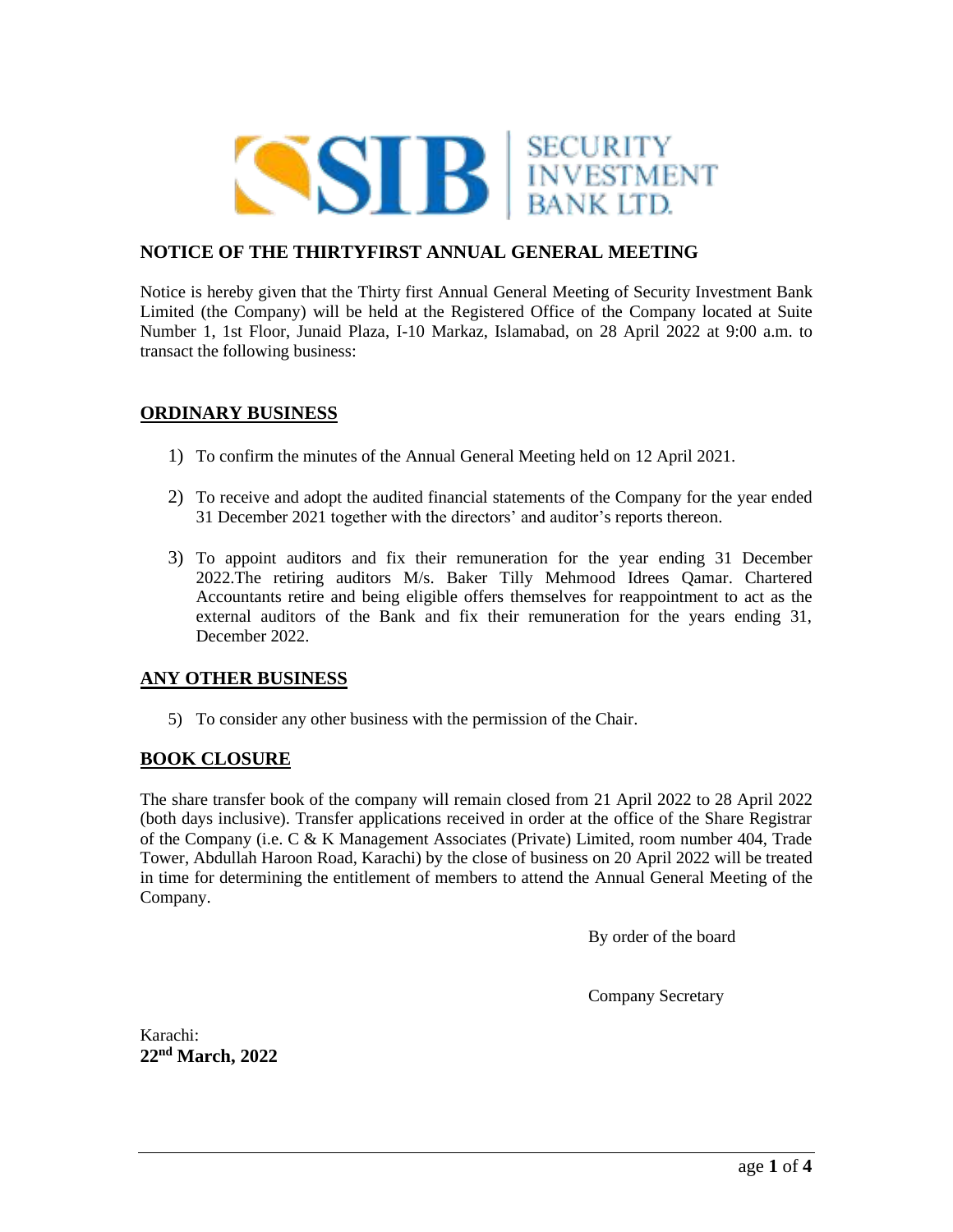### **NOTES**:

- 1) A member entitled to attend and vote at this meeting is entitled to appoint a proxy to attend and vote on his/her behalf. Proxies in order to be effective must be received at the office of the share registrar of the company duly stamped and signed not less than **48** hours before the meeting. A member may not appoint more than one proxy.
- 2) Members are requested to promptly communicate to the Share Registrar of the Company any change in their addresses.
- 3) CDC account holders and sub-account holders are required to follow the under mentioned guidelines as laid down by the Securities & Exchange Commission of Pakistan.

#### a) For attending the meeting.

i) In case of individuals, the account holder or sub-account holder shall bring his or her original CNIC or original passport alongwith Participant ID Number and the Account Number at the time of attending meeting.

ii) In case of corporate entity, the board of directors' resolution / power of attorney with specimen signature of the nominee shall be produced at the time of meeting.

#### b) For appointing proxies

i) In case of individuals, the account holder or sub-account holder shall submit the proxy form as per the above requirement.

ii) The proxy form shall be witnessed by two persons whose names, addresses and CNIC number shall be mentioned on the form.

iii) Attested copies of CNIC or the passport of the beneficial owners and the proxy shall be furnished with the proxy form.

iv) The proxy shall produce his or her original CNIC or original passport at the time of meeting.

v) In case of corporate entity, the board of directors' resolution / power of attorney with specimen signature shall be submitted to the company along with proxy form.

4) Pursuant to Section 150 of the Income Tax Ordinance, 2001 and Finance Act, 2020 withholding tax on dividend income will be deducted for 'Filer' and 'Non-Filer' shareholders at 15% and 30% respectively. According to the Federal Board of Revenue (FBR), withholding tax will be determined separately on 'Filer/Non-Filer' status of principal shareholder as well as joint holder(s) based on their shareholding proportions, in case of joint accounts. Members that hold shares with joint shareholders are requested to provide shareholding proportions of principal shareholder and joint holder(s) in respect of shares held by them to our Share Registrar in writing. In case the required information is not provided to our Registrar it will be assumed that the shares are held in equal shares by principal shareholder and joint holder(s).

### 5) **SUBMISSION OF COMPUTERISED NATIONAL IDENTITY CARD / NATIONAL TAX NUMBER**

We would like to bring it to the notice of our valued shareholders that the Securities  $\&$  Exchange Commission of Pakistan (SECP) vide Notification No. SRO 831(I)/2012 dated 05 July 2012 in supersession of earlier Notification No. SRO 779(I)/2011 dated 18 August 2011, has directed all the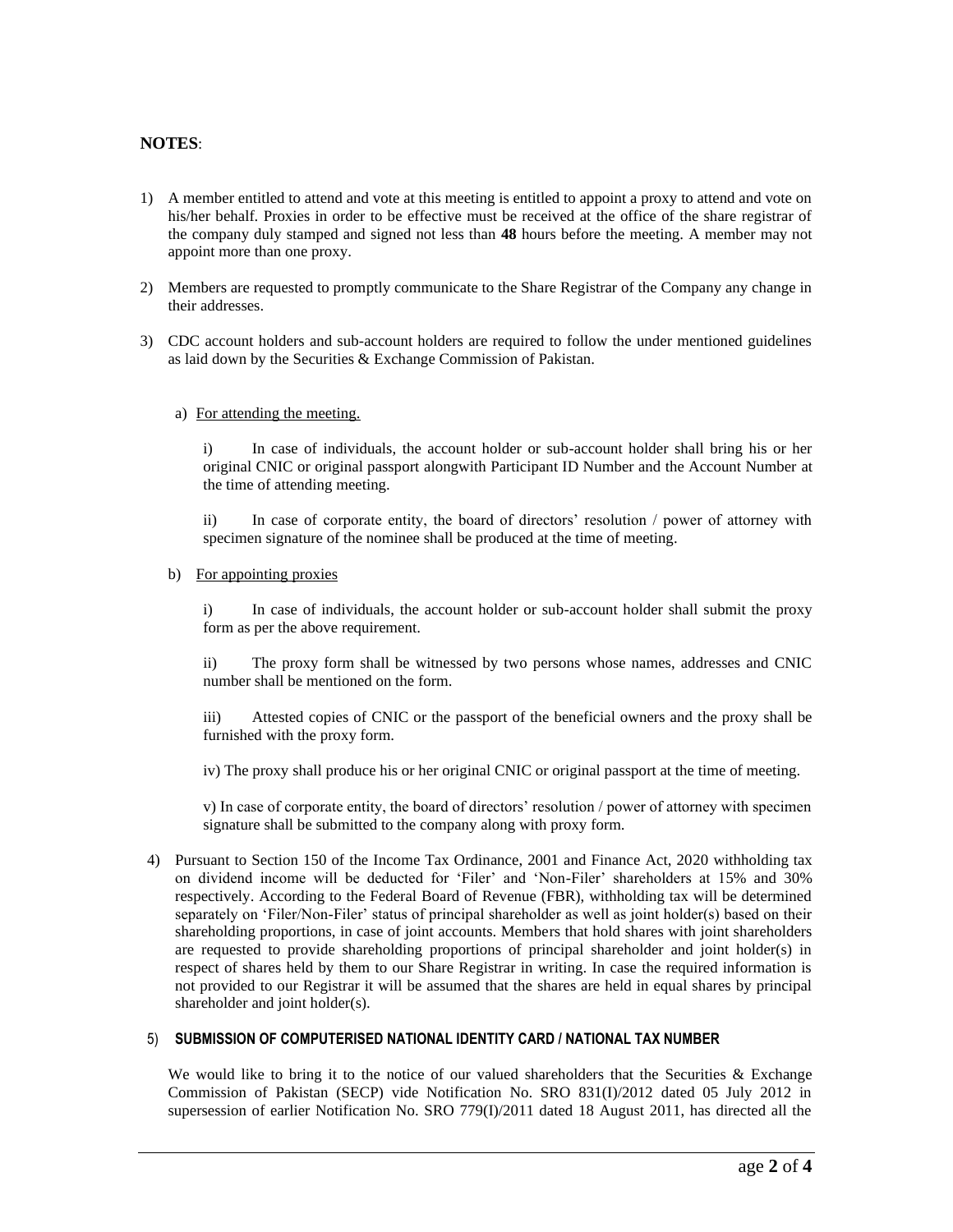listed companies to issue dividend warrant(s) only crossed as "A/C Payee Only" in the name of registered shareholder or in the name of authorised person where a registered shareholder authorises the Company to pay dividend, on his behalf, to any other person. The dividend warrant(s) should also bear the Computerised National Identity Card Number (CNIC) of the registered shareholder or the authorised person, except in case of minor(s) and corporate shareholders.

In view of the above, it is requested that the Members, who have not yet submitted photocopy of their valid CNIC are requested to send the same at the earliest directly to the Company Share Registrar.

The Corporate Shareholders are requested to provide at the earliest their National Tax Number directly to the Company Share Registrar.

### 6) **DIVIDEND MANDATE OPTION**

In compliance of the Circular No. 18 of 2012 dated 05 June 2012, we would like to inform our valued shareholders that Section 242 of the Companies Act, 2017 allows the shareholders of a company to order the company to pay them cash dividend, if declared, through their respective banks.

In this regard, those shareholders who would like to avail the above facility are requested to provided following details directly the Share Registrar of the Company.

| Name of Shareholder                       |  |
|-------------------------------------------|--|
| Folio Number / Participant ID and Account |  |
| Number                                    |  |
| <b>CNIC Number</b>                        |  |
| Title of Bank Account                     |  |
| <b>Bank Account Number</b>                |  |
| Bank's Name                               |  |
| <b>Branch Name</b>                        |  |
| <b>Branch Address</b>                     |  |
| Cell Number of Shareholder, if any        |  |
| Landline Number of Shareholder, if any    |  |

#### 7) **Electronic Transmission of Financial Statements and Notices**

Pursuant to Notification vide SRO 787 (I)/2014 dated September 08, 2014:SECP has directed all companies to facilitate their members receiving Annual Financial Statements and Notice of Annual General Meeting (Notice) through electronic mail system (e-mail). The Company is pleased to offer this facility to our valued members who desire to receive Annual Financial Statements and Notices through email in future. In this regard, those members who wish to avail this facility are hereby requested to convey their consent via email on a standard request form which is available at the Company website i.e. [http://www.sibl.com.pk](http://www.sibl.com.pk/) Please ensure that your email account has sufficient rights and space available to receive such email which may be greater than 1MB in size. Further, it is the responsibility of the member (s) to timely update the Share Registrar of any changes in his/her/its/their registered email address at the address of Company's Share Registrar mentioned above.

#### 8) **Placement of Financial Statements**

The Company has placed the Audited Financial Statements for the year ended December 31, 2021 along with Auditors and Directors Reports thereon on its website: [http://www.sibl.com.pk](http://www.sibl.com.pk/)